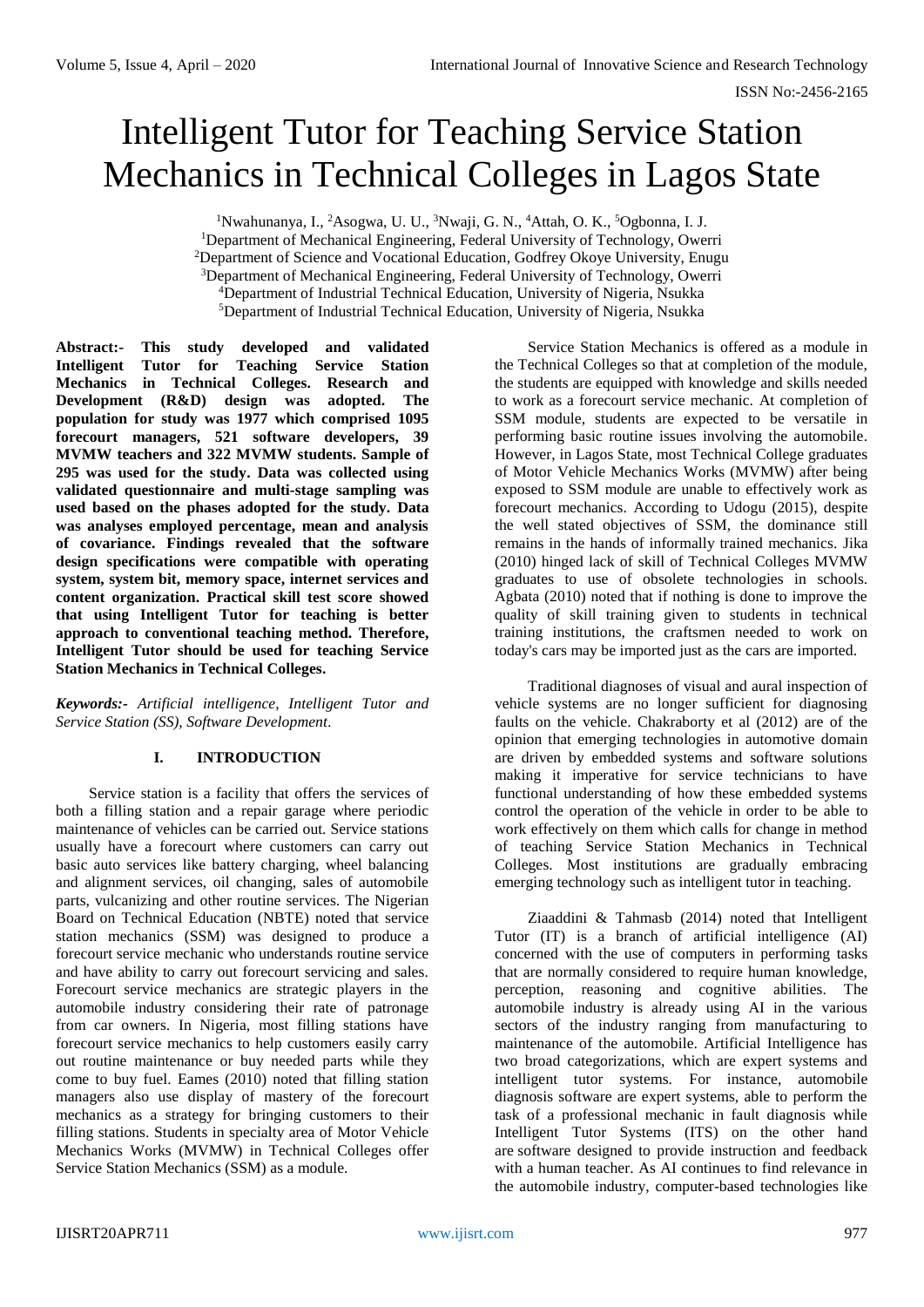ISSN No:-2456-2165

the use of intelligent tutor system need to be applied in the classroom for training of skilled men for the industry.

Nesbit et al (2014) described an intelligent tutor as a computer program which modes learners' psychological states to provide individualized instruction. Graesser et al (2014) described an intelligent tutor as a computer system that performs functions of human teacher. Considerable progress has been made in different countries of the world to make use of intelligent tutor for supporting students' learning and as such, should not be left to chance in Nigeria. Development of Intelligent Tutor for teaching and learning of SSM is based on a software. Software development life cycle organizes the development activities of software. It provides a framework for monitoring and controlling the software development project. Mohd-Fairuz (2005) stated that the software development cycle entails the entirety of the different phases. There are several models of software development cycle such as waterfall, spiral, rapid prototyping and incremental development model that could be adopted in developing a tutor. In this study, the waterfall life cycle model was used in developing the intelligent tutor. Palmquist et al (2013) noted that waterfall method is a sequence, with feedback, of analysis, design and production activities, followed by testing and maintenance. Each stage produces something on which the next stage starts with and develops. The waterfall model can be summarily described as having three phases, which are software design specification, design and development as well as testing and validation. This study therefore, developed an intelligent tutor for teaching Service Station Mechanics and validated the tutor's ability to enhance the practical skill of the students in SSM.

# **II. METHODOLOGY**

The current study seeks to address the question whether SSM using Intelligent Tutor teaching module would add considerable value to students as opposed to the traditional SSM teaching module. Hence, software specifications compatible for development of intelligent tutor for teaching service station mechanics were designed, using Lagos State as a pilot location. Lagos State being the former federal capital and the commercial nerve centre of Nigeria was found suitable for the study as a result of large number of filling stations that required the services of trained forecourt mechanics and availability of wellequipped technical colleges.

## *A. Sample*

Out of a total population of 1977 samples, comprising 1095 forecourt managers, 521 software developer, 39 MVMW teachers and 322 MVMW students, 295 samples were randomly selected for the study. Using a multi staged sampling technique, 198 of the sample were used in phase I and 97 were used in phase IV. Thereafter, the difference in performance amongst those taught with intelligent tutor and conventional methods was assessed using samples from two technical colleges for testing the intelligent tutor on student's skills in SSM.

## *B. Instrumentation*

Questionnaires were used for data collection in different phases of the multi stage approach, namely; Software Design Specification Questionnaire (SDSQ), Alpha Testing Experiential Evaluation Questionnaire (ATEEQ), Subject Content Validation Questionnaire (SCVQ), Computer Expert Validation Questionnaire (CEVQ), Personalized Response Validation Questionnaire (SPRVQ), Service Station Mechanics Skill Test (SSMST) and lesson plans (8 different lesson plans) for the two groups were all used for data collection.

| S/N          | Items compatibility                 | Percentage | Decision   |  |
|--------------|-------------------------------------|------------|------------|--|
|              | Compatibility with operating system | 54.94      | Compatible |  |
| ◠            | Compatibility with system bit       | 86.00      | Compatible |  |
| $\mathbf{c}$ | Compatibility with memory space     | 52.78      | Compatible |  |
|              | Compatible with internet services   | 79.78      | Compatible |  |
|              | Organization of content             | 62.75      | Compatible |  |

## **III. RESULTS AND DISCUSSION**

Table 1:- Software Design Specification

Table 1 shows the compatibility mode of the intelligent tutor teaching service station. The compatibility modes above 50% signified compatible while compatibility mode below 50% is not compatible. Therefore, the intelligent tutor is compatible with the operating system, system bit, memory space, internet services and organization of content.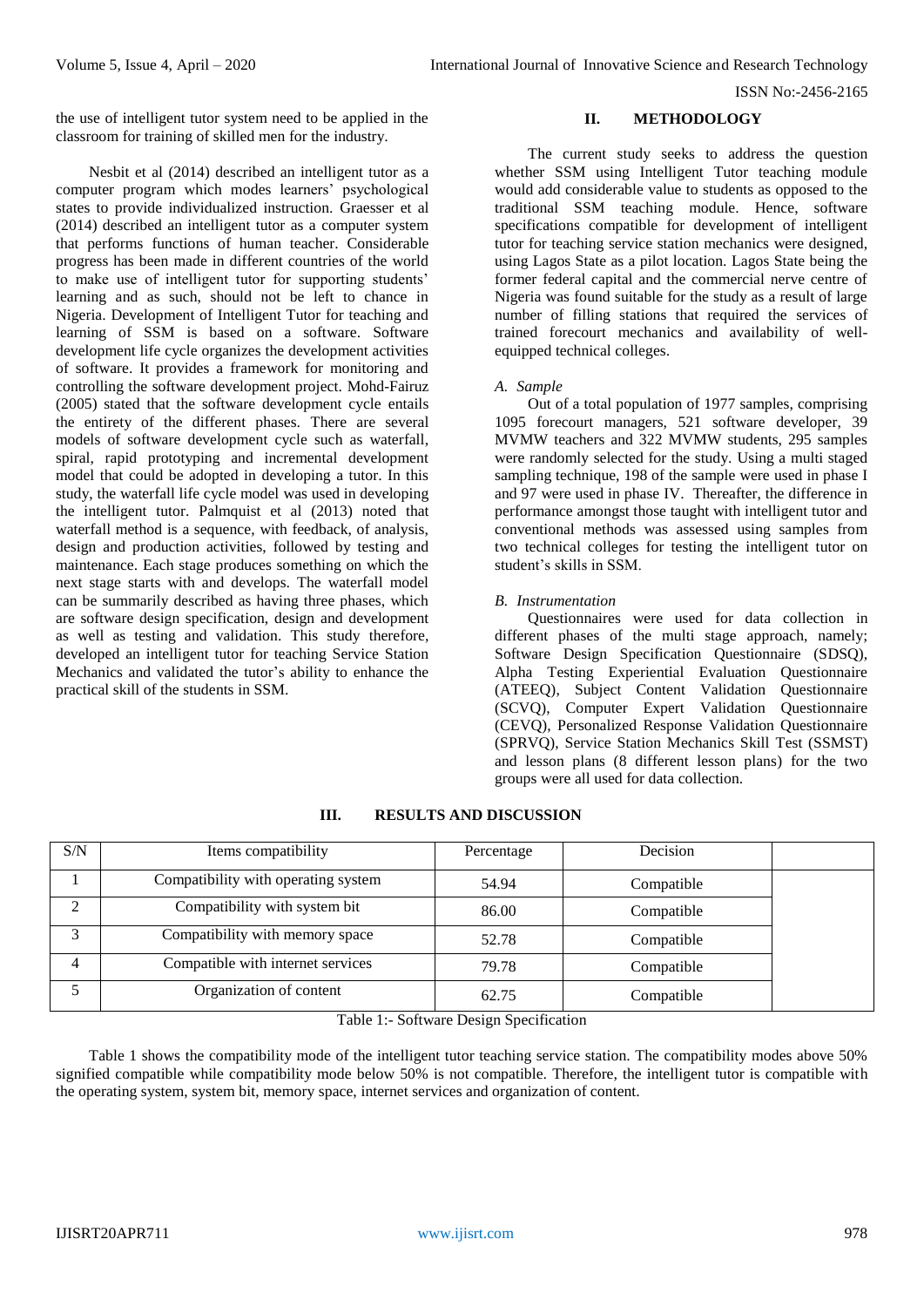ISSN No:-2456-2165

| S/N                                                   | Items        | Mean | <b>SD</b> | Decision  | Cronbach alpha            |  |  |
|-------------------------------------------------------|--------------|------|-----------|-----------|---------------------------|--|--|
|                                                       | <b>ATEEQ</b> | 3.38 | 0.91      | Good      | 0.72                      |  |  |
|                                                       | <b>SCVQ</b>  | 3.84 | 0.78      | Very good | 0.76                      |  |  |
|                                                       | <b>CEVQ</b>  | 3.56 | 1.08      | Very good | 0.83                      |  |  |
|                                                       | <b>ETEVQ</b> | 3.47 | 0.40      | Good      | 0.73                      |  |  |
|                                                       | <b>SPRVQ</b> | 3.46 | 0.25      | Good      | 0.91                      |  |  |
|                                                       |              |      |           |           | Cohen kappa's coefficient |  |  |
|                                                       | <b>SSMT</b>  | 3.63 | 0.48      | Excellent | 0.78                      |  |  |
| $T_{\rm eff}$ $\sim$ 0. D. U. i. i. i. $D_{\rm core}$ |              |      |           |           |                           |  |  |

Table 2:- Reliability Responses

The data in table 2 presents the reliability responses of the different data sources. It shows that the instruments are good to be used in subject content validation in the study with standard deviation showing the level of closeness of the respondents to the Mean value. Also, the Cronbach alpha and Cohen Kappa's coefficients value show that the instruments are sufficiently reliable.

| <b>Teaching Method</b> | N <sub>0</sub> | Pre-test                | Std. Dev                | Post-test | Std. Dev | Mean Gain |
|------------------------|----------------|-------------------------|-------------------------|-----------|----------|-----------|
|                        |                | $\overline{\mathbf{v}}$ |                         |           |          |           |
| Intelligent Tutor      | 46             | 9.15                    | 2.61                    | 76.53     | 9.83     | 67.38     |
| Conventional Method    | JІ             | 9.45                    | $\cap$ $\subset$<br>ن ک | 55.70     | 8.34     | 46.25     |

Table 3:- Practical scores of students in SSM using method of teaching

Table 3 shows the scores of the students in service station mechanics skill tests based on the modes of instruction. The students taught service station mechanics using the Intelligent Tutor pre-test mean score was 9.15 and the post-test score was 76.53 with mean gain of 67.38. While, the students taught with conventional methods had a pre-test score 9.45, post-test score 55.70 and mean gain 46.25. From the result presented on the table, the group taught using the Intelligent tutor performed better in service station mechanics skill test.

| <b>Source</b>                                  | <b>Type III Sum of</b> | Df  | <b>Mean Square</b> | F       | Sig. | <b>Partial Eta</b> |
|------------------------------------------------|------------------------|-----|--------------------|---------|------|--------------------|
|                                                | <b>Squares</b>         |     |                    |         |      | <b>Squared</b>     |
| Corrected Model                                | 3491.662 <sup>a</sup>  |     | 1163.887           | 32.509  | .000 | .432               |
| Intercept                                      | 7182.571               |     | 7182.571           | 200.622 | .000 | .610               |
| Pretest                                        | 28.444                 |     | 28.444             | .794    | .374 | .006               |
| Intelligent<br>tutor <sub>*</sub> conventional | 3395.271               | 2   | 1697.635           | 47.418  | .041 | .726               |
| Error                                          | 4582.603               | 128 | 35.802             |         |      |                    |
| Total                                          | 101781.000             | 132 |                    |         |      |                    |
| Corrected Total                                | 8074.265               | 131 |                    |         |      |                    |

Table 4:- Analysis of Covariance (ANCOVA) of Students' skill performance in Service Station Mechanics.

Table 4 shows the F-calculated values for differences in academic achievement of students taught using intelligent tutor and conventional methods in SSM. The Fcalculated value for treatment gave  $47.42$  with  $F = 0.04$  at 0.05 significant level. The null hypothesis is rejected showing that there is significant difference in the academic achievement of students taught using intelligent tutor and those taught with conventional method.

Table 1 shows the compatibility of the software design of Intelligent Tutor for teaching Service Station Mechanics. This agrees with the findings of Jennings (2007) which shows that windows operating system is most dominant operating system in Nigerian schools. It is most advisable for tutor design because of its compatibility with the operating system available in Nigerian schools. Also, its compatibility with 1GB RAM with the hard drive (HDD) 120GB according to Olatokun (2006) correlates with the National Information Technology Agency specifications. This makes the tutor support and conforms to internet networking, (local area network -LAN) and mail

host) specifications and it enables students share knowledge within the class and serves as feedback mechanism for teachers. However, Woolf and Poli (2010) noted that tutors should not be presented the same way textbooks which are ineffective, but rather it should be interactive and preferably modular. Cheng et al (2010), used a computer based tutor to teach assembling of automobile engines and found it effective in helping students acquire engine assembly skills. This is in line with the result in table 3 which revealed the effectiveness of intelligent tutor in enhancing students' practical skills in SSM.

The students that were taught with intelligent tutor performed better compared to those taught with conventional methods. This result was further cushioned by the outcome of the hypothesis which showed a significant difference between the intelligent tutor and conventional method. However, this study contradicts the study of Hennessy et al (2006) who found out that replacing "on the car" hands – on exercise with computer based tutor is inappropriate. Nonetheless, they concluded that computer